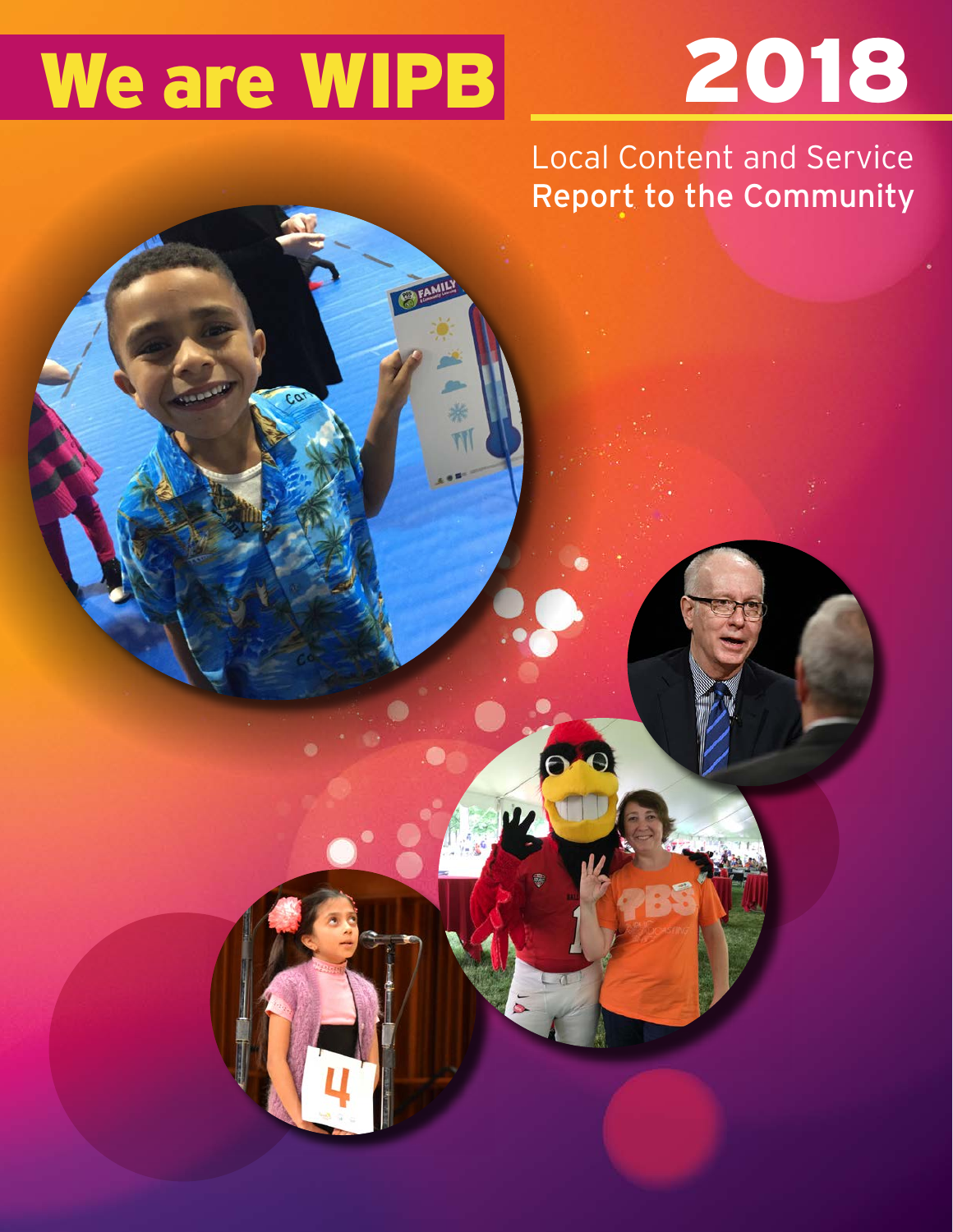## Connecting communities

WIPB strives to **impact viewers** through the **content of our programming** and meanigful **community engagement events** that **make a difference**.

## Picking up STEAM

In November, WIPB was **awarded \$175,000 from the Corporation for Public Broadcasting (CPB)** and **PBS** to work with community partners to provide science and literacy resources for young learners in underserved areas.

WIPB was one of 14 public media stations nationwide to receive a **Community Collaboratives for Early Learning and Media (CC-ELM) grant** this year, joining 16 other public media stations doing similar work through a community engagement model to help the youngest learners in their communities. WIPB-TV will focus its efforts in the South Central and Thomas Park/Avondale neighborhoods of Muncie, working closely with the members and organizations involved with the 8twelve Coalition, created to revitalize this area.

Amanda Owen, Impact Coordinator at Ross Community Center, said she is "looking forward to enriching the center's STEM and literacy programming" through this Ready to Learn initiative. "This is a wonderful opportunity for us, for our families."

This coalition includes **Ball State University, South View Elementary School, Muncie BY5, Ross Community Center, Second Harvest Food Bank, Community Wellness Coordinators from Purdue Extension, Huffer Child Care Resource** and **Referral, Habitat for Humanity, Boys & Girls Clubs of Muncie and Maring-Hunt Library**, as well as local churches and families.

#### This is a wonderful opportunity for us, for our families."

 $-A$ manda Owen **Ross Community Center** 

WIPB Public Television 2018 Local Content and Service Report and Service Report and Service Report and Service

The grant will enable WIPB to work closely with these partners to maximize the impact of new PBS KIDS science and literacy-based programming, mobile apps and digital games from trusted series READY JET GO! and THE CAT IN THE HAT KNOWS A LOT ABOUT THAT! along with other media properties. A variety of workshops and camps will be offered free for families at partner locations, including **Ross Community Center, South View Elementary School** and **Maring-Hunt Library.**

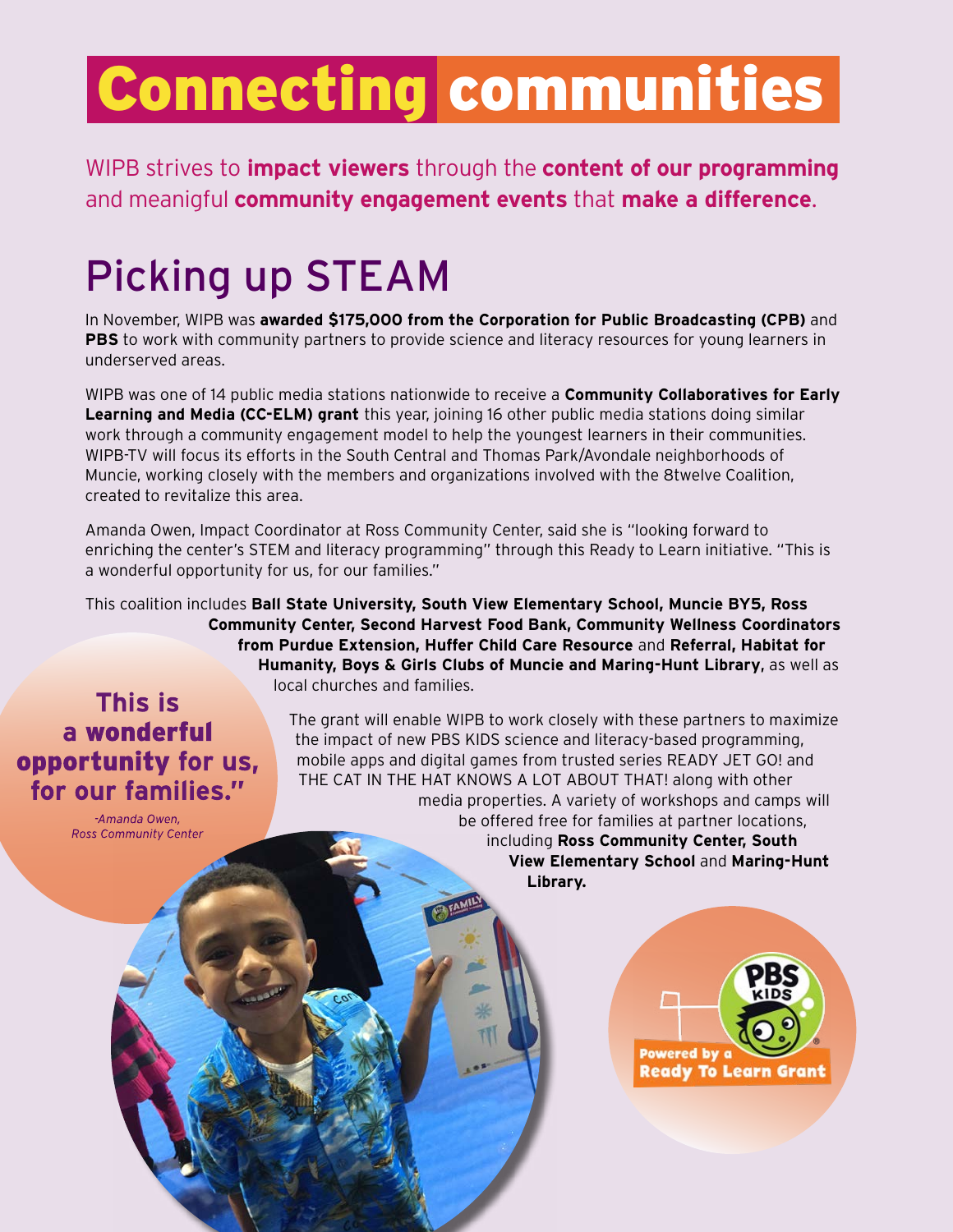## Taking a seat at the table

2018 saw the addition of a new monthly series that focuses on public issues that face the people and places in Indiana. **THE ROUNDTABLE** is hosted by Michael Hicks, George and Frances Ball Distinguished professor of economics and director of the **Center for Business and Economic Research** at Ball State University.

Roundtable guests included Lori Torres, Indiana inspector general; Greg Goodnight, mayor of Kokomo; Greg Wathen, president and CEO of Economic Development Coalition of Southwest Indiana; Emily Wornell, rural sociologist, Indiana Communities Institute at Ball State University; Bruce Balfour and Michael Fortunato, economists; Stefan Anderson, retired First Merchants Bank CEO and chairman; Heather Williams, program manager for Ball State's Building Better Neighborhoods; Marsh Davis, Indiana Landmarks president; and Aaron Renn, senior fellow at Manhattan Institute.

## Every town has a story

WIPB-TV continued its successful series, NOW ENTERING…, in 2018. The project shines the spotlight on the great towns in our viewing area. NOW ENTERING… is a video scrapbook of the people, places and history of towns as seen through the eyes of its residents.

On June 23, 2018, **NOW ENTERING…UPLAND** premiered. Stories include the Upland Garden Club; the wildly popular "Silent Night" basketball tradition; Lightrider Ministries and its beginnings as Wandering Wheels; traveling the Upland Greenways; the sweet treat that is Ivanhoe's; how Taylor University came to be in Upland; the Center for the Study of C.S. Lewis and Friends, and the history of the Barton Reese Pogue Poetry & Arts Festival.

**NOW ENTERING…ALEXANDRIA** premiered on Oct. 20, 2018 and included a variety of video vignettes about this Madison County town, told by several of its biggest cheerleaders. Stories included the history of the gospel harmonies at Gaither Studios, the world's largest ball of paint, the Pool Ladies and much more.

This is a wonderful community engagement opportunity for WIPB, visiting the mostly rural small towns in our viewing area, engaging with its residents through town meetings, on-site production days, preview screenings and, on the night of the pledge program, bringing members of the community to our home – our studio.

**"Outstanding! Thanks, WIPB so much for visiting Alexandria and covering our small town."**

WIPB Public Television 2018 Local Content and Service Report WIPB Public Television 2018 Local Content and Service Report

 *-Lucretia Ferguson, Alexandria*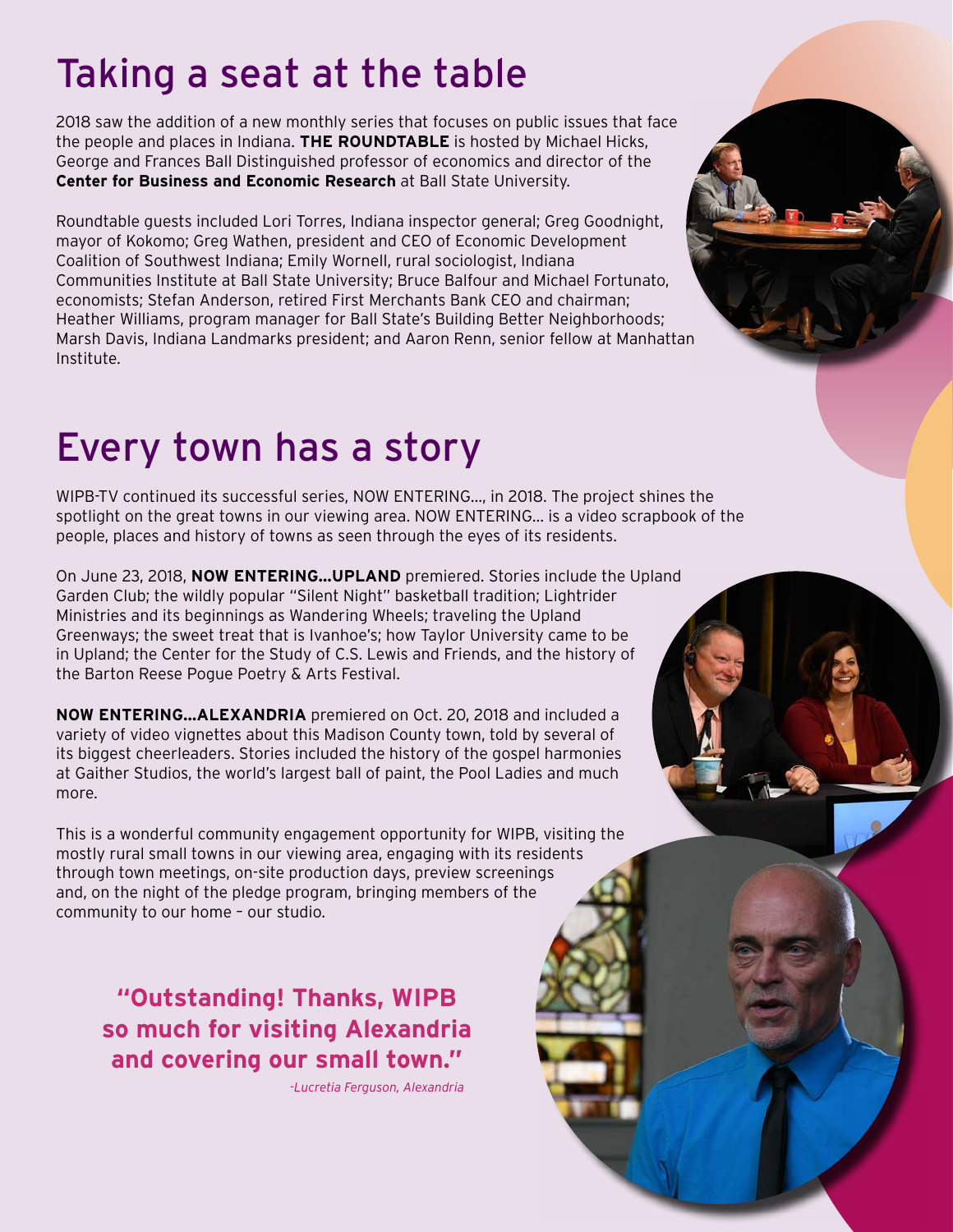## Beyond the TV screen

#### **W-I-P-BEE**

WIPB hosted its third **Regional Spelling Bee** in 2018, which involved **nearly 60 schools**  from six counties in our viewing area, encompassing a wide range of economic and cultural backgrounds. We broadcasted the bee live on WIPB, on our website and on our Facebook page. The **Ball State University Teacher's College** provided the funds for students to participate from Delaware, Jay, Blackford, Randolph and, new that year, Madison and Henry counties. The champion of the WIPB Spelling Bee won an all-expenses-paid trip to Washington, D.C., to compete in the **Scripps National Spelling Bee**. In the months leading up to the Spelling Bee, WIPB's Community Engagement Coordinator offered a weekly Spelling Bee Club at **Motivate Our Minds**, designed to get students excited about spelling, become more comfortable with public speaking and find motivation to achieve their goals. It culminated with a Club Bee that enabled kids who did not advance to the WIPB event the opportunity for bee success within the club.

#### **TELESALE CELEBRATION**

In November, WIPB celebrated the 40th anniversary of **TELESALE** with a special one-night-only live on-air event. The evening featured anniversary-worthy auction items; tributes to the TELESALE king, AI Rent, who organized and hosted for decades; visits from long-time volunteers; flashback photos and videos, and much more.

#### **BEAUTIFUL DAY IN THE NEIGHBORHOOD**

WIPB welcomed nearly 1,000 "neighbors" to its 4th annual **Be My Neighbor Day** on Sept. 8. Based on the popular PBS KIDS animated program, **DANIEL TIGER'S NEIGHBORHOOD** and with a nod to the classic MISTER ROGERS' NEIGHBORHOOD, the event focuses on **the importance of being a good neighbor.** Children – from toddlers to 10 year-olds – use a map to lead them through the "streets" lined with **more than 20 neighbors** from community centers, arts organizations, neighborhood groups and much more. At each booth, the kids participate in neighborly activities and their adults learn about new ways to give back, from volunteer opportunities to supporting local arts and culture. There was live music, provided by The Atomic Sharks, a performance by Muncie Civic Theatre's children's workshop, the MITS "neighborhood" trolley and, of course, Daniel Tiger himself.



#### **HOLIDAY NOTES**

WIPB aired the recorded broadcast of the **IPR's annual RADIO DRAMA** in December. The production features community actors, authentic sound effects (produced by a foley artist on stage) and a live orchestra. Video and animation for the open was created by Chris Flook, **Ball State TCOM Department**. WIPB also continued its longstanding tradition of broadcasting the **MUNCIE COMMUNITY CHRISTMAS SING**. The event, at **Worthen Arena** at Ball State University, featured hundreds of **Muncie Community Schools** students (choirs and bands) and other local community performers. Along with the **Ball State School of Music**, WIPB produced **FRONT ROW CENTER AT SURSA HALL** featuring holiday performances by Ball State's choirs.



#### **CROWNS OPTIONAL**

WIPB presented two free screenings of the first hour of the **VICTORIA Season 2 Premiere.** The first, for the community, was at the historic **Muncie Civic Theatre** in downtown Muncie on Jan. 5. That was followed by a screening for the **Ball State University campus** community on Jan. 12. Both were well attended.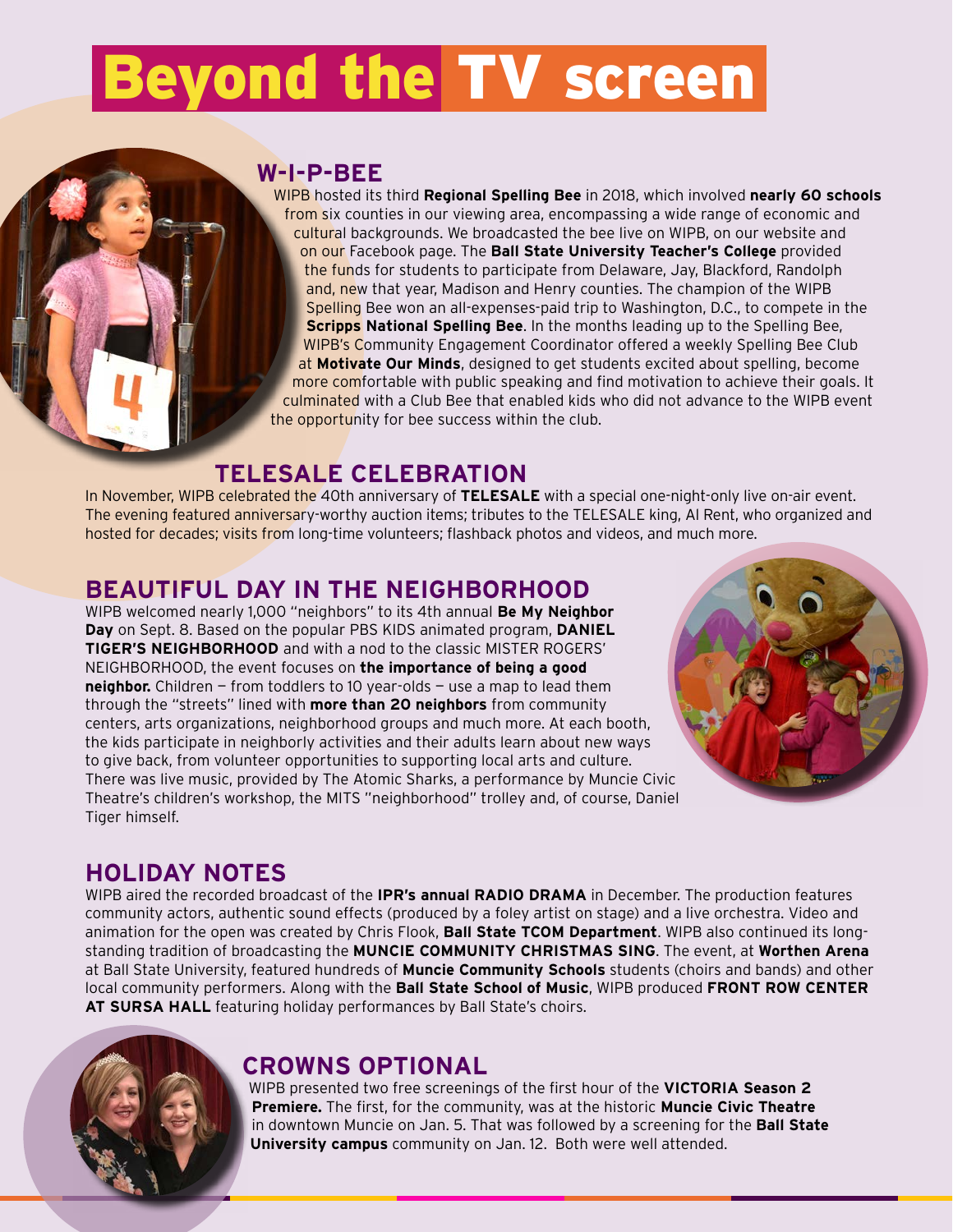#### **WATCH and LEARN**

WIPB-TV was proud to be among the stations participating in **Indie Lens Pop-Up**, the neighborhood screening series that brings people together for community-driven conversations around documentaries from the award-winning PBS series Independent Lens. In February, we took the series to Muncie Central High School for a screening of **TELL THEM WE ARE RISING** in the Upward Bound after-school program. We then partnered with Ball State University's Women's and Gender Studies Department for a screening of **DOLORES** on campus in March, as part of its Women's Week activities. A post-screening discussion was led by Women's and Gender Studies Professor Cheri Ellefson and her wife, Sociologist Morgan Roddy.

#### **CELEBRATING 100 YEARS**

In 2018, WIPB helped **Ball State University** celebrate its 100th birthday by participating in **Centennial Celebration Roadshow** events and as a featured location during its Community Campus Experience. During the **Community Campus Experience** in June, WIPB offered hands-on PBS Kids activities outside in The Quad, and meet-and-greets with The Cat in the Hat and tours inside our studios. The first stop on the Centennial Celebration Roadshow was July 24 at **Grant County United Way's "Rock the Way" concert**, where guests were able to explore the WIPB-TV truck, record their own birthday messages with our production crew and help assemble literacy kits, including a children's book and craft, for the United Way to distribute to local families. WIPB also participated in a Roadshow stop on Nov. 2 in **Kokomo**, where we helped distribute information about BSU and the station, as well as tasty cupcakes.



#### **"GREAT" PARTNERSHIP**

WIPB partnered with **Muncie Public Library** (MPL) for several **"Great American Read"** events, which focused on Indiana authors. The library received a grant for programs celebrating the PBS "Great American Read" and the search for "America's Favorite Book." MPL and WIPB presented a preview screening in May at Kennedy Library, which also featured Ball State University professor and **author Angela Jackson-Brown**. In October, **Muncie author D.E. Westbrook III** was featured. The author read selections from his novels and answered questions from promising authors in the audience at **Maring-Hunt Library**. The final event, in November, featured **Kurt A. Meyer, newspaper columnist and author** of "Noblesville," at **Carnegie Library**.

#### **TOURS**

WIPB opens the doors of our studios several times each year for tours and 2018 was no exception. School groups, clubs, individuals and families stood in front of our giant green screens; behind our cameras and inside our control rooms. Perhaps the largest was an educational tour for 90 students, teachers and parents from **Selma Elementary School.** Students from **Winchester High School** and **Northside Middle School** (Muncie) also toured the studios. In all, about **140 students** came through WIPB in 2018. Tours were also conducted for Ball State University students/classes, curious individuals in the community, station members and families of prospective BSU students.

#### **BUT WAIT, THERE'S MORE**

WIPB's community engagement efforts also included participation in the annual **Children's Safety Fair in Anderson**; a screening of a nature documentary in Marion; involvement in a panel discussion about suicide at IU Health Ball Memorial Hospital, a **POLDARK Screening** at Westminster Village and a booth at the yearly fall **ArtsWalk** in downtown Muncie. In May, WIPB major donors were treated to a recognition luncheon at the studios, where more than 30 members heard news and updates from staff, watched previews of upcoming PBS shows and took a tour of the facilities.

#### **AS EASY AS 1-2-3**

WIPB teamed up with two local institutions to provide financial literacy experiences for the public. In May, **MutualWealth Management Group** shared strategies for estate planning at a free luncheon and seminar. As part of National Estate Planning Week in October, WIPB and **White River Wealth Advisors** hosted a panel discussion focused on tax code changes and their impact on philanthropy. Both events were streamed on our website and were well attended.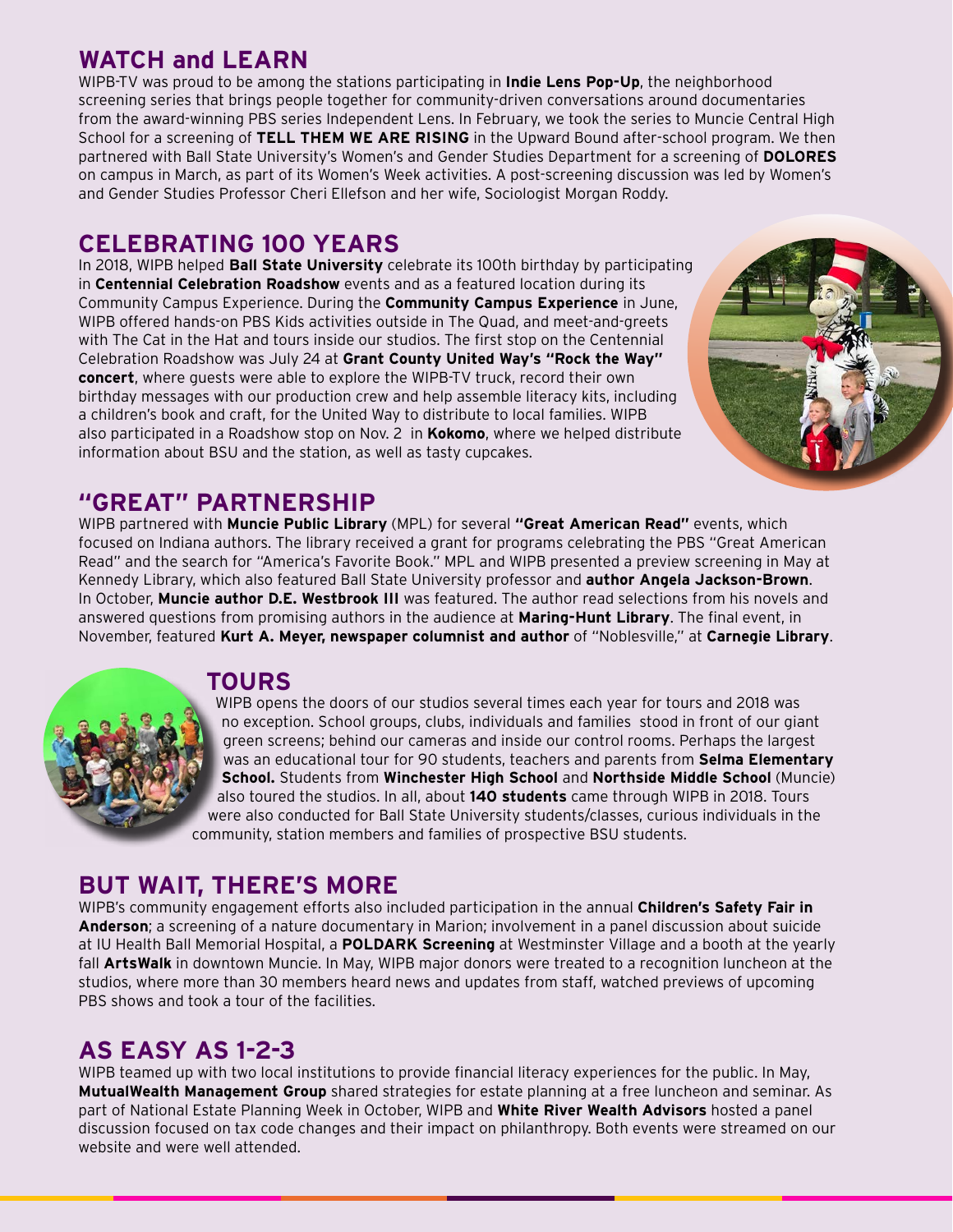### **Local Impact**

WIPB's local services had a deep impact in our viewing area. In 2018 we:

- **Received a \$175,000 grant from CPB and PBS** to provide STEAM resources in underserved areas.
- **Partnered with more than 30 non-profit organizations** to provide meaningful experiences.
- **Created unique content** that tells the stories of citizens in east central Indiana.

### **Key Local Services**

In 2018, WIPB provided these vital local services:

- Provided valuable educational resources and experiences **for more than 2,000 children** in our community.
- **Debuted a new monthly program** focusing on Indiana economics.
- **Provided real-life work experiences** for Ball State students working in the telecommunications field.

### LOCAL PROGRAMMING HOURS

In 2018, WIPB aired 94 hours of distinctive local programming in the following categories:



### WITH A LITTLE HELP FROM OUR FRIENDS...

These are some of our partners for events, programming and more during 2018:

Ball State Counseling Center Ball State Building Better Neighborhoods Ball State Journalism Department Ball State Telecommunications Department Ball State Theatre and Dance Department Ball State Libraries Ball State School of Music Boys & Girls Clubs of Muncie Charles Brown Planetarium Center for Business and Economic Research at Ball State University Community Hospital Anderson Purdue Extension Community Wellness Coordinators Cornerstone Center for the Arts David Owsley Museum of Art DC Prevent Child Abuse and Huffer Friends Preschool Girl Scouts Habitat for Humanity Huffer Child Care Resource and Referral Beyond I Can KidsPeace LifeStream Services Muncie Public Library Minnetrista Motivate Our Minds Muncie Ballet Studio Muncie BY5 Muncie Civic Theatre Muncie Symphony Orchestra Muncie Moms Demand Action Muncie Optimists Ross Community Center Second Harvest Food Bank South View Elementary School